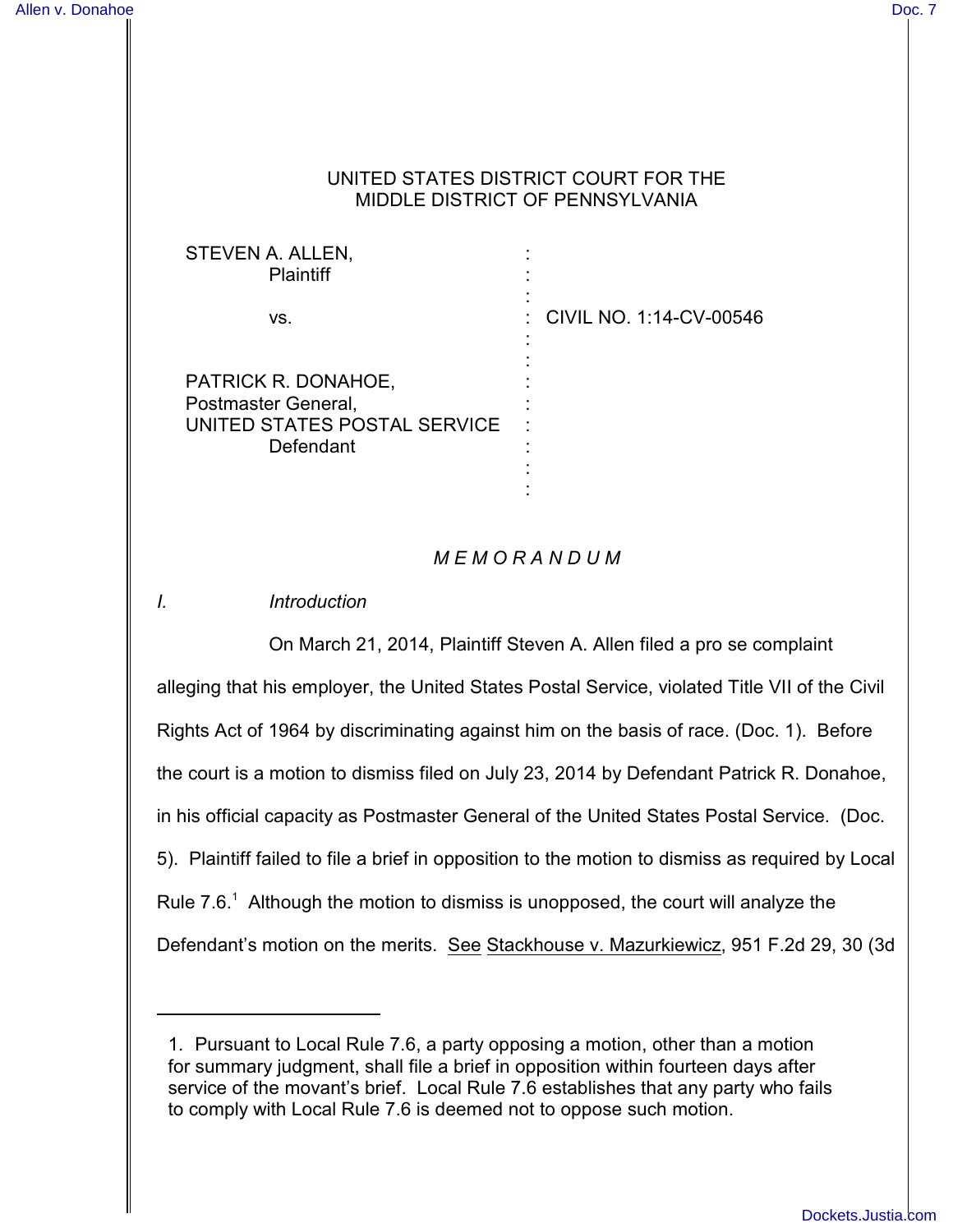Cir. 1991) (explaining that district courts should conduct a merits analysis before granting an unopposed motion to dismiss). For the reasons that follow, the court will grant the Defendant's motion to dismiss.

#### *II. Background*

The following facts are set forth in Plaintiff's complaint or documents attached thereto and are taken as true, as they must be when considering a motion to dismiss. See Fowler v. UPMC Shadyside, 578 F.3d 203, 210 (3d Cir. 2009). On August 2, 2011, Steven A. Allen was employed as a letter carrier for the United States Postal Service and worked at the Uptown Station in Harrisburg, Pennsylvania. (Doc. 1-3 at 7). Allen was tardy for work on August 2, 2011 and was instructed by his supervisor to complete a leave form in order to account for his lateness. (Id.).Allen allegedly responded by making sexual comments to his supervisor. (Doc. 1-2 at 1). As a result, Allen was placed on emergency leave, and in November 2011, Allen's employment with the Postal Service was terminated. (Doc. 1-2 at 1; Doc. 1-3 at 7). In response, Allen and the postal union filed a grievance disputing the termination. (Doc. 1 at 2). In March 2012, the parties settled the grievance: Allen's employment was reinstated; his termination was amended to a seven-day suspension; and he received no back pay for the period of termination. (Doc. 1-2 at 11).

On August 15, 2012, over a year after the August 2, 2011 incident, Allen contacted an Equal Employment Opportunity (EEO) counselor. (Doc. 1-3 at 8). Allen claimed that he was subject to disparate treatment on the basis of race when he, an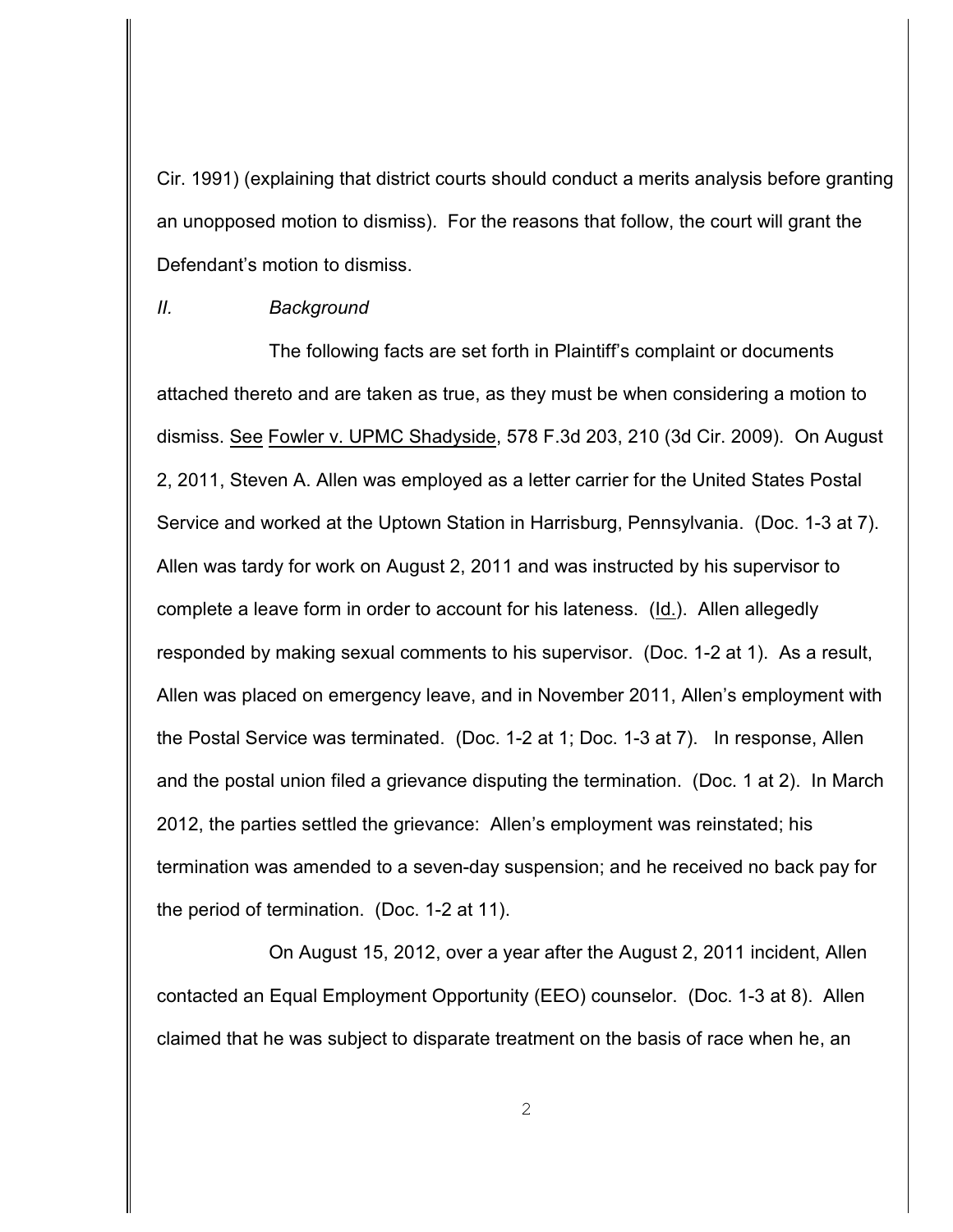African-American, was required to complete the leave form, while similarly situated Caucasian co-workers were not required to do the same. (Doc. 1-2 at 12). Further, Allen alleged that he was discriminated against on the basis of sex when his female supervisor accused him of making sexual comments. (Id.). After meeting with the EEO counselor, Allen filed a formal EEO complaint on September 26, 2012. (Id.).

Allen's formal EEO complaint was dismissed by the Postal Service's National EEO Investigative Services Office. (Id.). The Investigative Services Office found that Allen failed to contact an EEO counselor within the 45 day time frame required by Equal Employment Opportunity Commission (EEOC) regulations. (Id.). Allen argued, and maintains in his complaint in this case, that he was misled with respect to the time requirements because his union and United States Postal Service advised him that he had a year to initiate the EEO complaint process. (Doc. 1 at 5; Doc. 1-2 at 19). On the date that Allen claims he was subject to discrimination, however, a poster (EEO 72) was displayed at Allen's place of employment which informed employees to contact the EEO office within 45 days of the date of any discriminatory act. (Doc. 1-3 at 9). Further, Allen was familiar with the EEO process from prior experience. (Id.). The Investigative Service Office determined that Allen was aware of the 45 day limit and dismissed the complaint as untimely. (Id.). Allen appealed the dismissal of his EEO complaint to the EEOC. (Doc. 1-3 at 20). The EEOC denied Allen's appeal and subsequent motion for reconsideration. (Id.).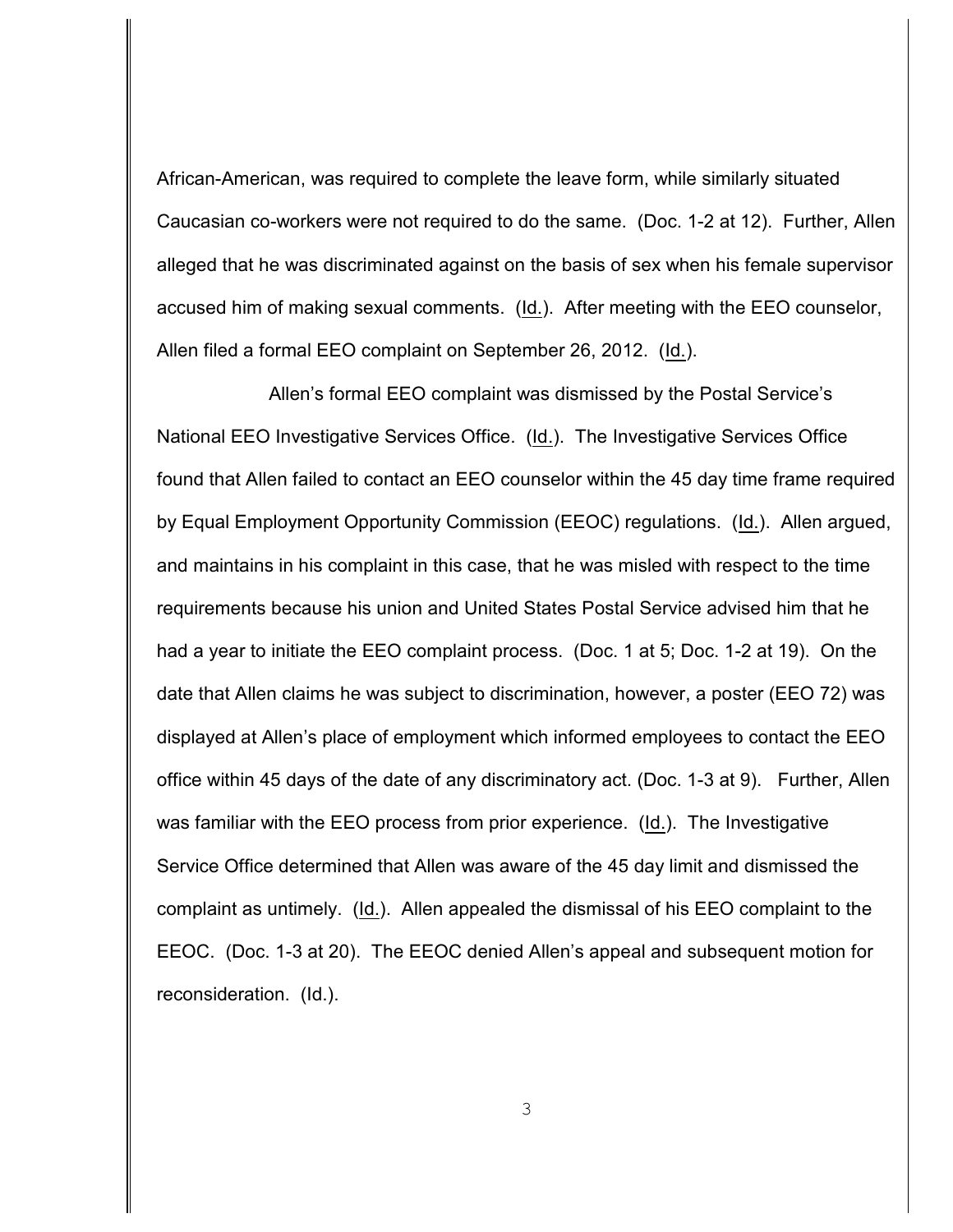On March 21, 2014, Allen filed his pro se complaint stating that he had been discriminated against on the basis of race. (Doc. 1 at 3). Defendant Donahoe filed a motion to dismiss pursuant to Federal Rule of Civil Procedure 12(b)(6). (Doc. 5). Donahoe claims that Allen has failed to state a claim because he failed to exhaust his administrative remedies by not contacting an EEO counselor within the required 45 days*.*  (Id.).

### *III. Discussion*

#### *A. Standard of Review*

The United States Court of Appeals for the Third Circuit has held that a motion a dismiss for failure to exhaust administrative remedies should be treated under Federal Rule of Procedure 12(b)(6). Robinson v. Dalton, 107 F.3d 1018, 1021-1022 (3d Cir. 1997).Rule 12(b)(6) authorizes the dismissal of a complaint for "failure to state a claim upon which relief can be granted." Under Rule 12(b)(6), we must "accept all factual allegations as true, construe the complaint in the light most favorable to the plaintiff, and determine whether, under any reasonable reading of the complaint, the plaintiff may be entitled to relief." Fowler v. UPMC Shadyside, 578 F.3d 203, 210 (3d Cir. 2009) (quoting Phillips v. Cnty. of Allegheny, 515 F.3d 224, 231 (3d Cir. 2008)). While a complaint need only contain "a short and plain statement of the claim," FED. R. CIV. P. 8(a)(2), and detailed factual allegations are not required, Bell Atlantic Corp. v. Twombly, 550 U.S. 544, 555 (2007), a complaint must plead "enough facts to state a claim to relief that is plausible on its face." Id. at 570. "The plausibility standard is not akin to a 'probability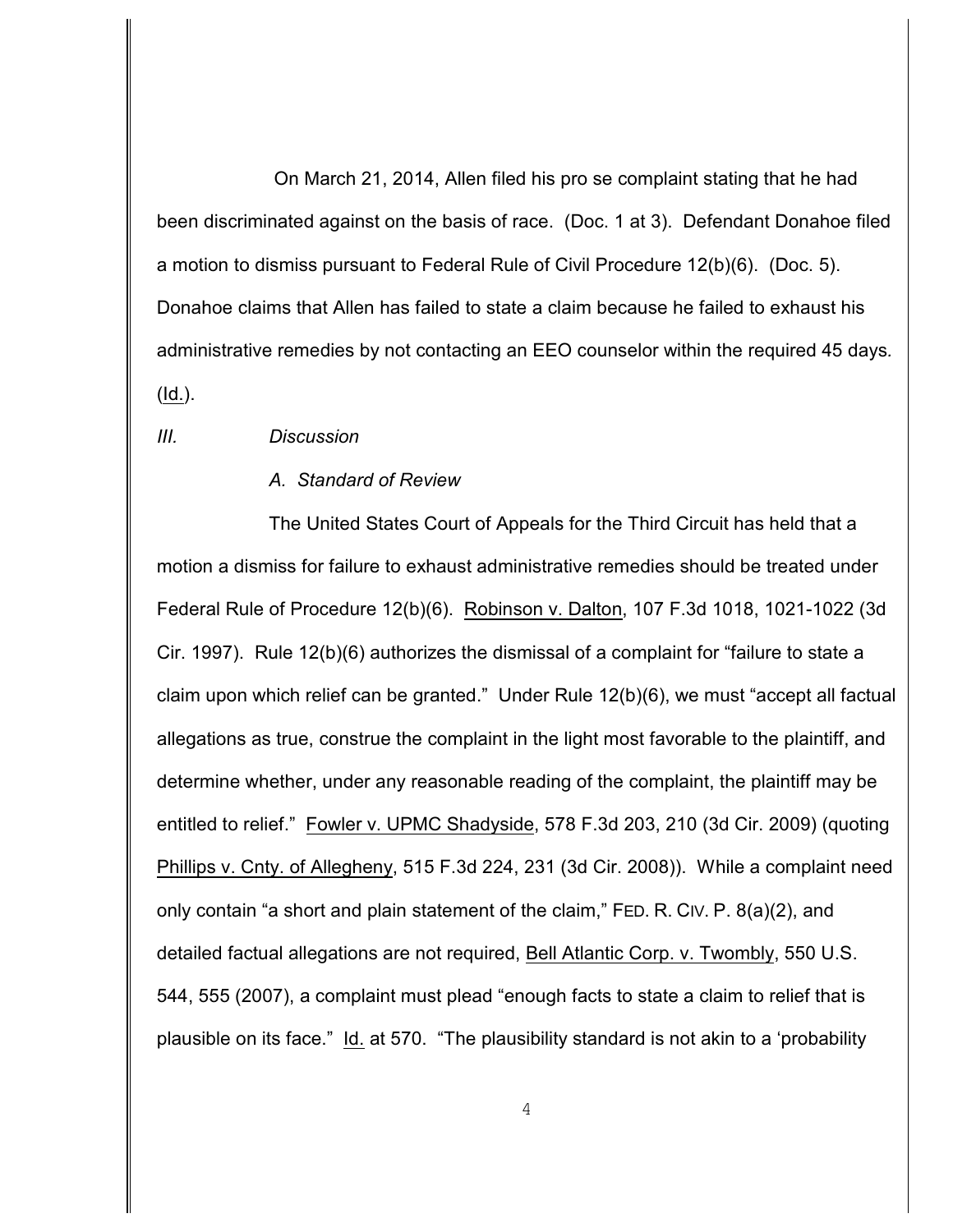requirement,' but it asks for more than a sheer possibility that a defendant has acted unlawfully." Ashcroft v. Iqbal, 556 U.S. 662, 678 (2009) (quoting Twombly, 550 U.S. at 556). "[L]abels and conclusions" are not enough, and a court is "'not bound to accept as true a legal conclusion couched as a factual allegation.'" Twombly*,* 550 U.S. at 555 (quoted case omitted).

The Third Circuit has described the Rule 12(b)(6) inquiry as a three-step process:

> First, a court must take note of the elements a plaintiff must plead to state a claim. Second, the court should identify allegations that, because they are no more than conclusions, are not entitled to the assumption of truth. Finally, where there are well-pleaded factual allegations, a court should assume their veracity and then determine whether they plausibly give rise to an entitlement for relief.

Connelly v. Steel Valley Sch. Dist., 706 F.3d 209, 212 (3d Cir. 2013).

Although ordinarily the court may only consider the allegations in the complaint when ruling on a motion to dismiss, the Third Circuit has held that a court may consider items that are "integral or explicitly relied upon in the complaint," as well as an "undisputedly authentic document that a defendant attaches as an exhibit to a motion to dismiss if the plaintiff's claims are based on the document." In re Rockefeller Ctr. Prop., Inc. Sec. Litig., 184 F.3d 280, 287 (3d Cir. 1999); Pension Benefit Guar. Corp. v. White Consol. Indus., Inc., 998 F.2d 1192, 1196 (3d Cir. 1993). In employment discrimination cases, the court is specifically permitted to examine the EEOC record, if attached to the motion to dismiss. See Smith v. Pallman, 420 F. App'x 208, 213 (3d Cir. 2011).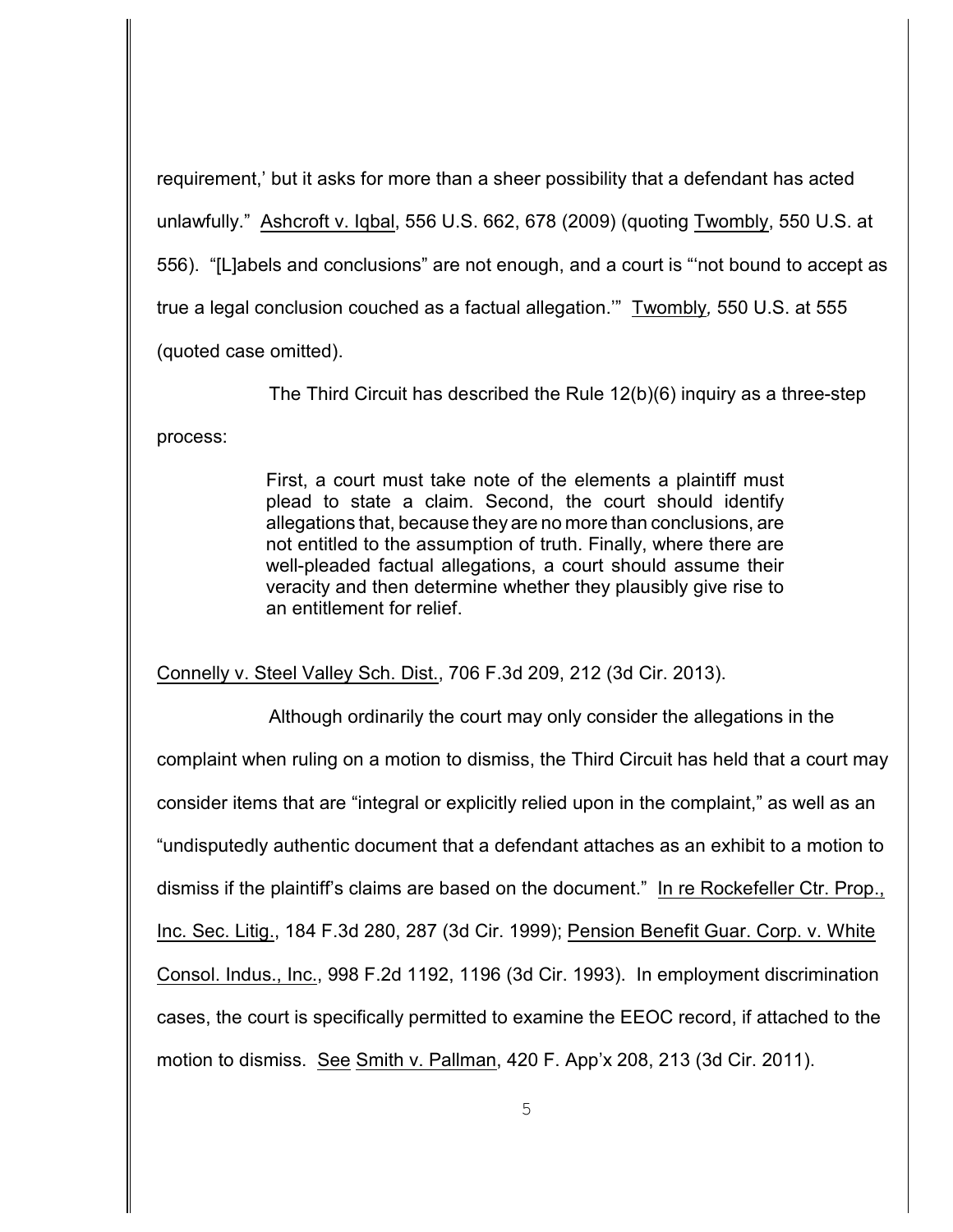#### *B. Exhaustion of Administrative Remedies*

The court agrees that the Plaintiff has failed to exhaust his administrative remedies and thus has failed to state a claim upon which relief can be granted.

Title VII of the Civil Rights Act of 1964 prohibits employers, including the federal government, from discriminating on the basis of race, color, religion, sex, or national origin. 42 U.S.C. § 2000e-16 (2012). To claim a violation of Title VII in United States District Court, it is a precondition that all administrative remedies must first be exhausted. See Brown v. Gen. Servs. Admin.*,* 425 U.S. 820, 832 (1976); Robinson v. Dalton, 107 F.3d 1018, 1020 (3d Cir. 1997) (stating that it is a basic tenant of administrative law that all administrative remedies must first be exhausted in order to promote efficiency, respect administrative autonomy, provide courts with the benefit of an agency's expertise, and serve judicial economy). A complaint that fails to assert the satisfaction of this precondition fails to state a claim upon which relief can be granted. Hornsby v. United States Postal Serv., 787 F.2d 87, 90 (3d Cir. 1986).

Pursuant to Title VII, Congress delegated to the EEOC the authority to establish administrative procedures and remedies. 42 U.S.C. § 2000e-12 (2012). The regulations enacted by the EEOC provide that "[a]n aggrieved person must initiate contact with a Counselor within 45 days of the date of the matter alleged to be discriminatory." 29 C.F.R. § 1614.105 (2014). The time limitation to contact a counselor is triggered at the time the employee knew or should have known of the discrete discriminatory act, "not when the consequences of the act become most painful." Del.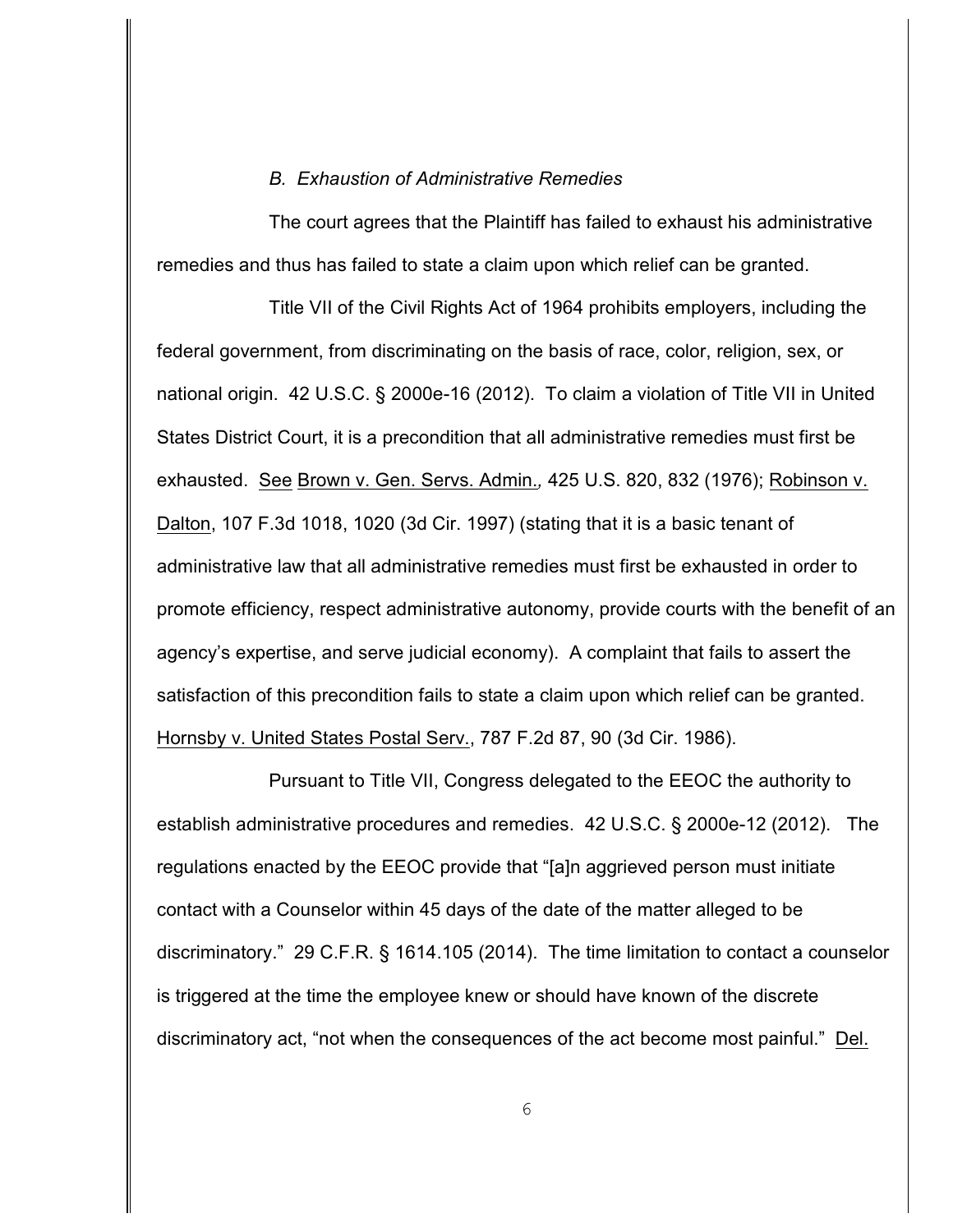State Coll. v. Ricks, 449 U.S. 250, 258 (1980); 29 C.F.R. § 1614.105. "Thus, exhaustion requires . . . consultation with an agency counselor" within 45 days of when the employee knew or should have known of the discriminatory act. Robinson, 107 F.3d at 1020.

In the instant case, Allen failed to contact the EEO counselor within 45 days and thus failed to exhaust his administrative remedies. Allen claims that the discriminatory act occurred on August 2, 2011 when he was instructed by his supervisor to complete a leave form and Caucasian co-workers were not required to do the same.<sup>2</sup> (Doc. 1-2 at 12). Thus, Allen knew that the discriminatory act occurred on August 2, 2011, triggering the time limitation. Yet, he did not contact an EEO counselor until August 15, 2012 – approximately 379 days after the alleged discriminatory act and 334 days beyond the required time limit. (Doc. 1-3 at 8). Allen claims, however, that the union and Postal Service employees misled him as to the proper procedures for filing a complaint because they advised him that he had one year to contact an EEO counselor. (Doc. 1 at 5; Doc. 1-2 at 19).The court will read Allen's complaint and attached documents broadly and address Allen's claim of being misled as an averment that the time limitation to contact an EEO officer was tolled.

The EEOC's regulations establish that the time to contact a counselor is tolled when (1) the employee was not notified or was unaware of the time limit, (2) the

<sup>2.</sup> In his complaint, Allen includes several allegations against his union and its officers and asks that the actions of the union "fall under the scrutiny of the court." (Doc. 1 at 6). Because neither the union nor its officers are named defendants, the averments in Allen's complaint regarding the union and its officers warrant no discussion.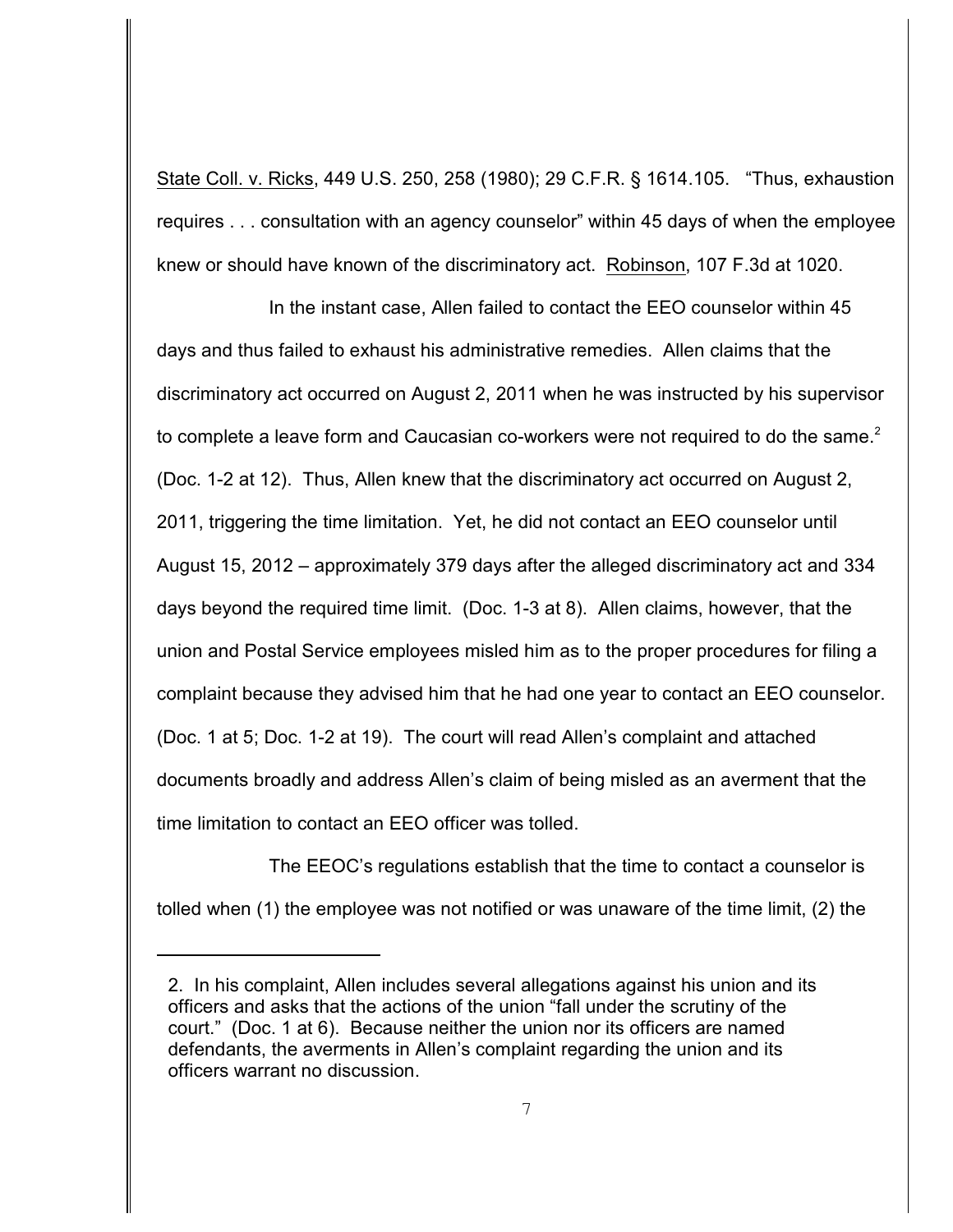employee was unaware that the action taken was discriminatory, or (3) despite due diligence, the employee was prevented by circumstances beyond his or her control from contacting a counselor. 29 C.F.R. § 1614.105(a)(2) (2014). Allen fails to satisfy the EEOC's regulation for tolling. Allen was notified and aware of the time limit because a poster was displayed in his place of employment which advised of the 45 day limit, and because Allen had prior experience with the EEO process. (Doc. 1-3 at 9). Next, Allen was aware of the alleged discriminatory act occurred on August 2, 2011 because on that date he knew he was required to complete a leave form. (Doc. 1-2 at 12). Last, Allen does not allege any facts that indicate he was prevented by circumstances beyond his control from contacting a counselor.

In addition to the EEOC regulations, the Supreme Court of the United States has held that the Title VII timing limitations are not absolute jurisdictional prerequisites, but should be treated similar to statutes of limitations, and thus subject to equitable tolling. Zipes v. Trans. World Airlines, Inc., 455 U.S. 385, 393 (1982); see also Hornsby, 787 F.2d at 89. According to The Third Circuit, equitable tolling is appropriate (1) where the defendant actively misled the plaintiff respecting the plaintiff's cause of action, (2) where the plaintiff in some extraordinary way was prevented from asserting his or her rights, or (3) where the plaintiff mistakenly asserts his or her rights in the wrong forum. Oshiver v. Levin, 38 F.3d 1380, 1387 (3d Cir. 1994).

As discussed above, Allen was not prevented from asserting his rights, nor did Allen assert his claim in the wrong forum. With respect to Allen's claim of being